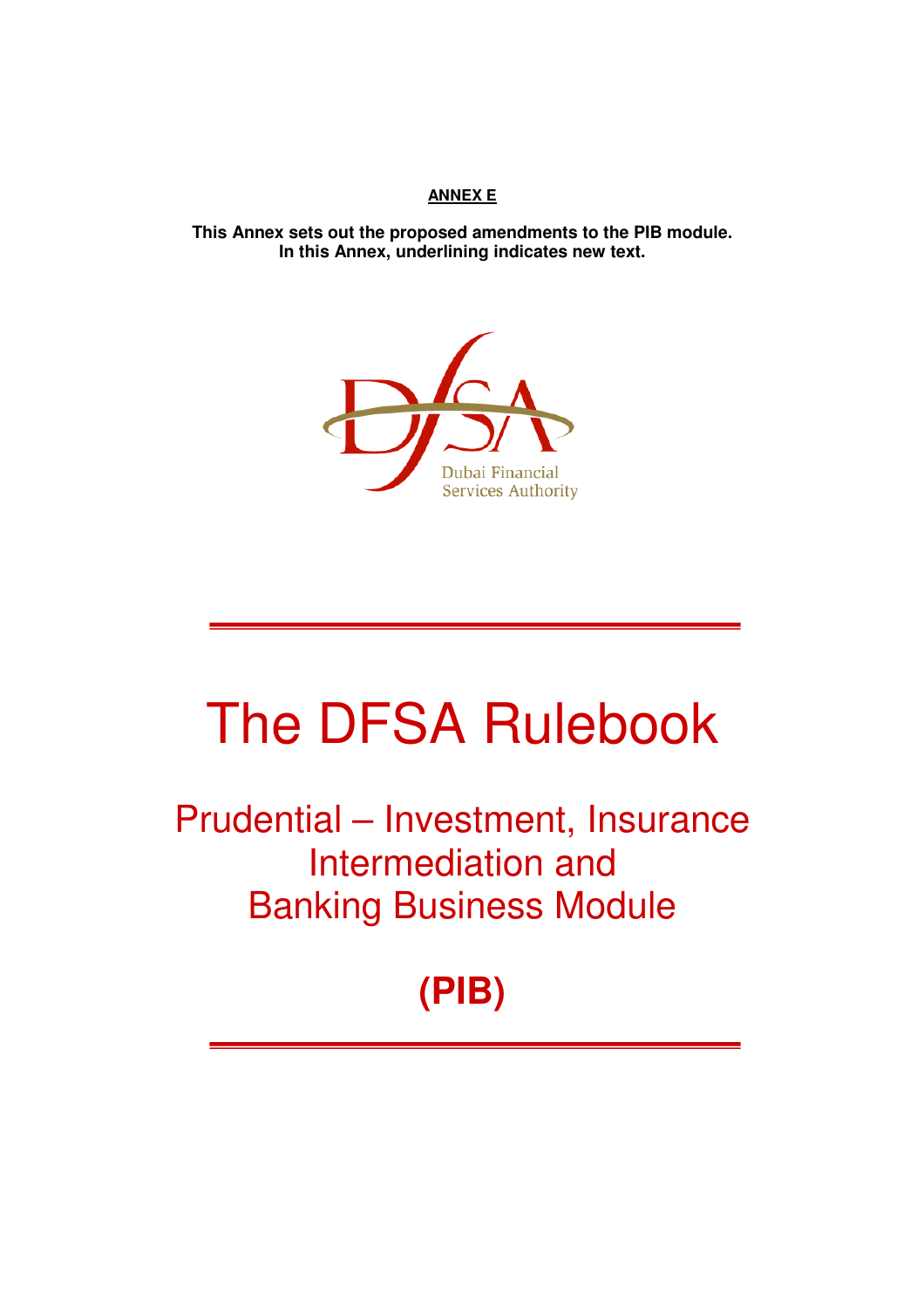

**PRUDENTIAL – INVESTMENT, INSURANCE INTERMEDIATION AND BANKING BUSINESS (PIB)** 

#### **Category 3**

- **1.3.3** An Authorised Firm:
	- (a) whose Licence authorises it to carry on one or more of the Financial Services of Dealing in Investments as Agent, Managing Assets, Operating a Collective Investment Fund, Providing Custody or Providing Trust Services; and
	- (b) does not meet the criteria of Categories 1, 2 or 5;

is in Category 3.

[Amended][VER2/08-05]

#### **Guidance**

A Category 3 Authorised Firm may be authorised to conduct other Financial Services but it is the authorisation for Dealing in Investments as Agent, Managing Assets, Operating a Collective Investment Fund or Providing Custody, and the absence of authorisation for the activities specified in Rules 1.3.1 and 1.3.2 that are determinative of it as belonging to Category 3.